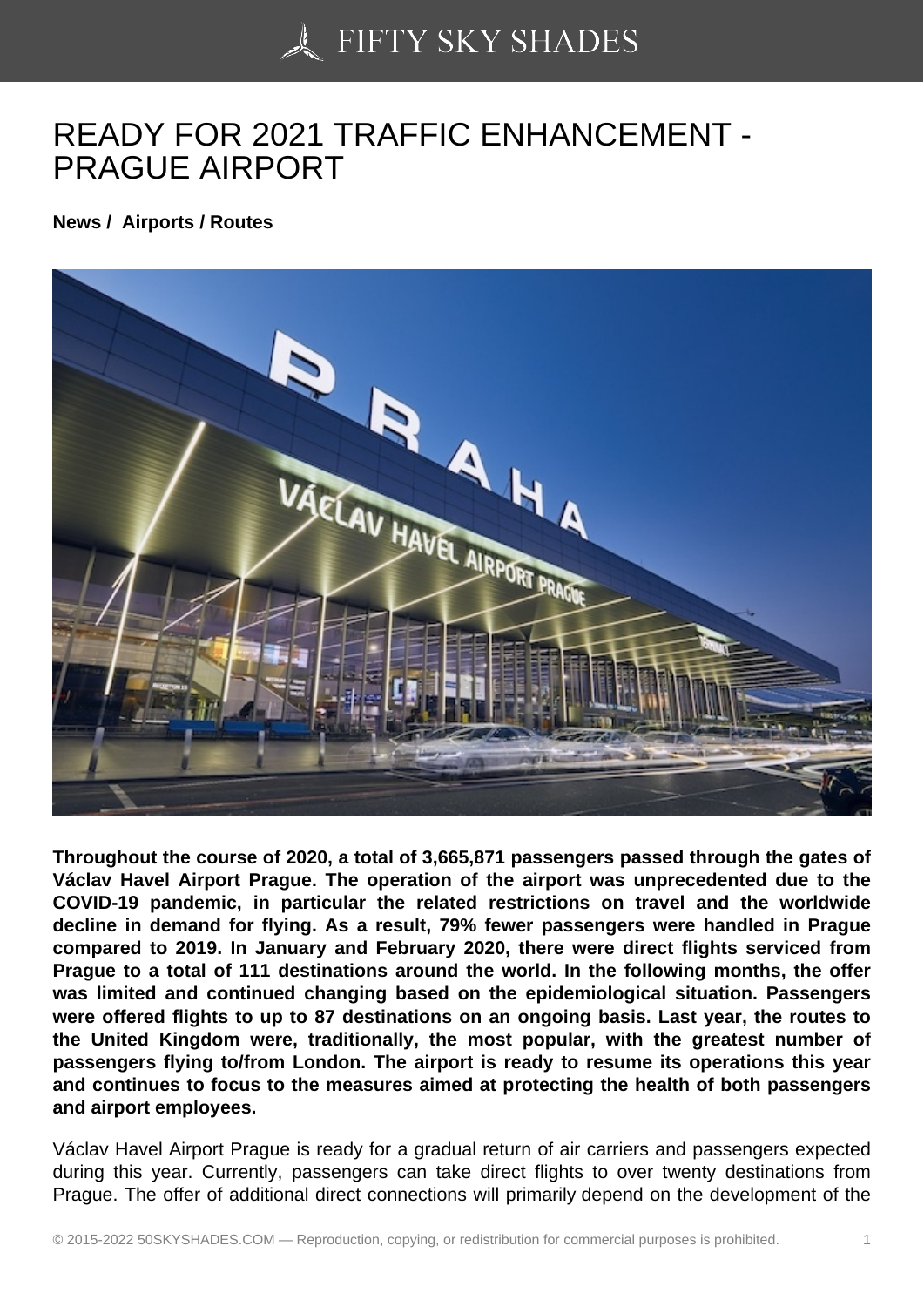epidemiological situation, which will determine the possible relaxation of the rules for travel. The rate and speed of vaccination of the European population and the uniform set of rules for flying will also play an important role.

"The airport has prepared a strategy for the fastest possible re-launch of direct routes from Prague Airport. It primarily aims to support demand, on the basis of which airlines decide to resume operations of their routes. We cooperate with our partners and tourist boards, such as the CzechTourism, Prague City Tourism and the Central Bohemian Tourist Board, to support the incoming tourism sector. We negotiate with carriers the options of re-launching and launching air connections and provide them with up-to-date information on developments on the Czech market alongside other information. In addition, we have expanded our incentive programme to motivate airlines to resume their routes and implemented a range of health-protective measures to ensure employee and passenger safety and their regaining of confidence in flying. With respect to demand for flying and the strategies of individual airlines, our 2021 priority is to resume flights to key European destinations," Vaclav Rehor, Chairman of the Prague Airport Board of Directors, said.

According to the published operating results**,** a total of 54,163 take-offs and landings (i.e. movements) were performed at Václav Havel Airport Prague last year. Compared to 2019, the number of movements decreased by 65%. Due to the effect of the COVID-19 pandemic outbreak, January was the busiest month of 2020, during which a total of 1,051,028 passengers were handled, representing a historical record for the first month of the year. Most people passed through the gates of Prague Airport on Friday, 3 January 2020, when a total of 49,387 people travelled via Prague. For the first time in the airport's history, the milestone of one million handled passengers was exceeded in the month of February. A partial recovery of operations took place in the summer months in connection with the improving epidemiological situation and relaxed travel conditions. In July and August 2020, Prague Airport handled approximately 600,000 passengers, confirming the rapid resumption of travel demand.

In terms of countries, the 2020 routes most popular with passengers were between Prague and Great Britain, France, Italy, Russia and Spain. The busiest 2020 destination was, once again, London, with all its six international airports serviced from Prague. The list of the most popular destinations is, traditionally, completed with Amsterdam, Paris, Moscow and Frankfurt.

Since the beginning of last year, a number of protective measures have been in place at Václav Havel Airport Prague, with handling of departures and arrivals performed under strict hygienic conditions to ensure the health and safety of both passengers and employees. The efficiency of the protective measures applied was confirmed by obtaining the international ACI Airport Health Accreditation (AHA) Certificate.

## **2020 Operational Results:**

| <b>TOP Countries:</b> | <b>Number of PAX</b> |                         |  |
|-----------------------|----------------------|-------------------------|--|
| Number of Movements   | 54,163               | 2019/2020 change -65.0% |  |
| Number of Passengers  | 3,665,871            | 2019/2020 change -79.4% |  |

1. Great Britain 524,863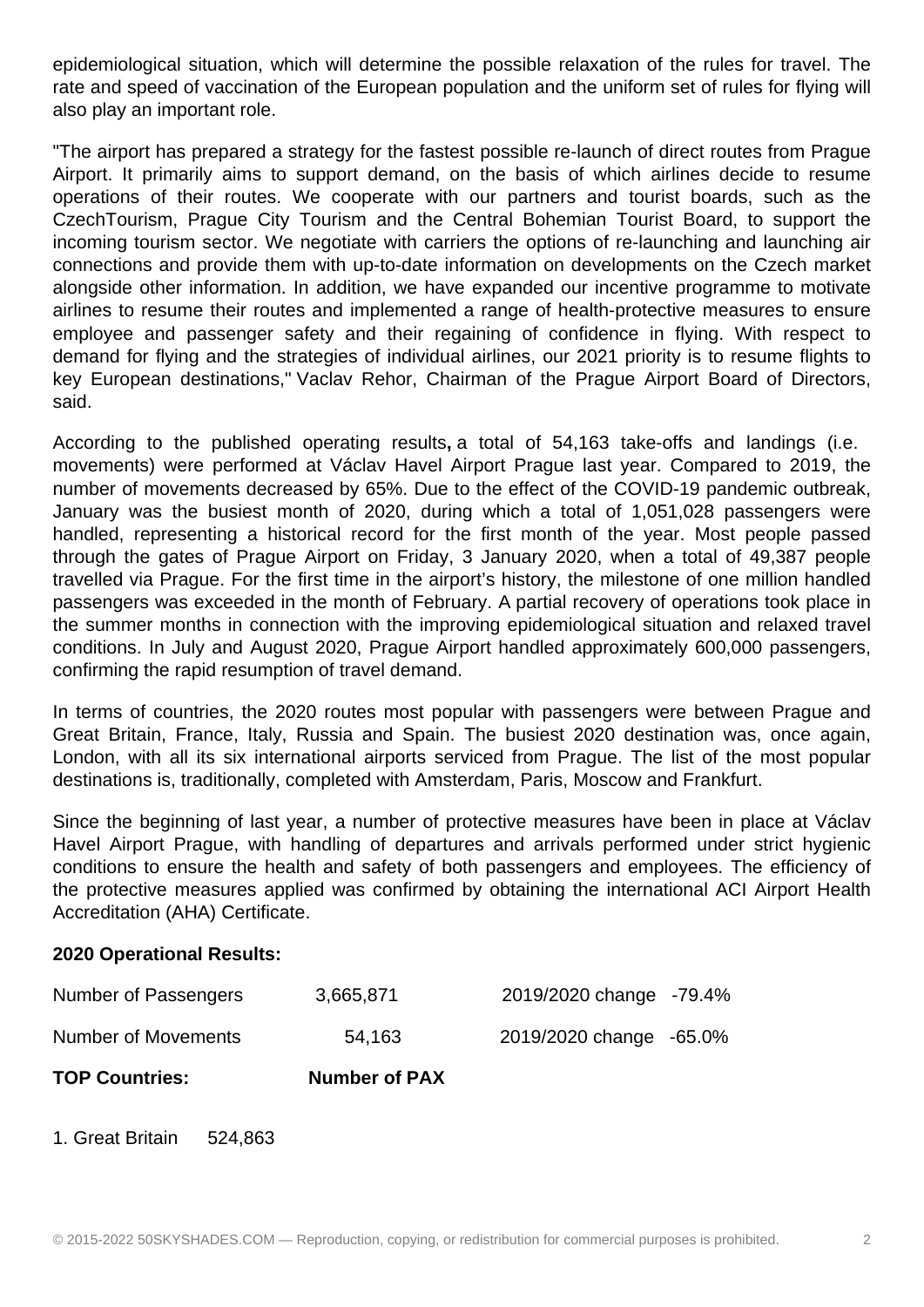| 2. France | 277,251 |
|-----------|---------|
| 3. Italy  | 274,366 |
| 4. Russia | 252,420 |
|           |         |

5. Spain 247,665

## **TOP Destinations (All Airport): Number of PAX**

- 1. London 311,673
- 2. Amsterdam 214,392
- 3. Paris 208,159
- 4. Moscow 179,115
- 5. Frankfurt 122,363